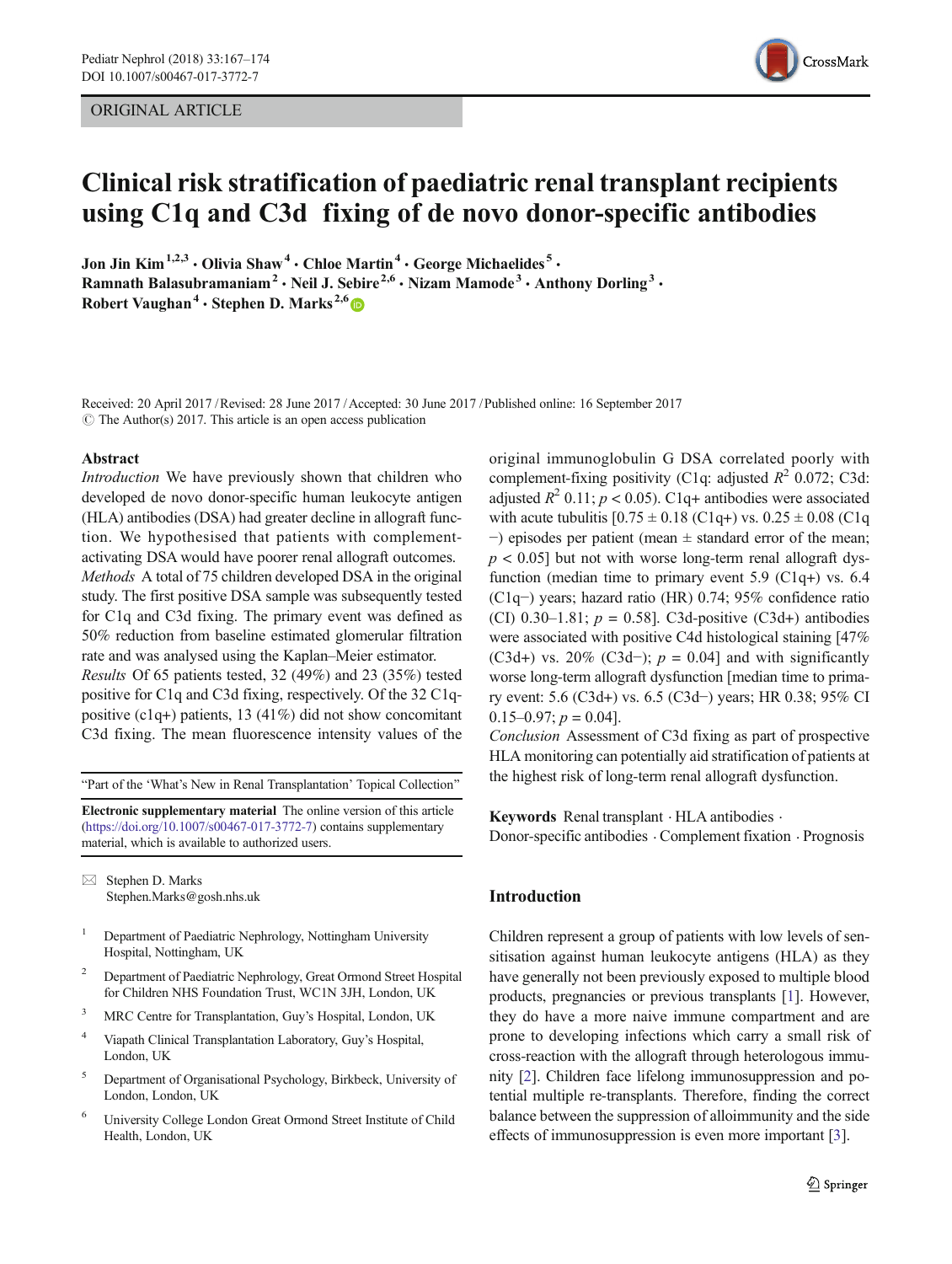We previously published the largest cohort of paediatric renal transplant recipients screened prospectively for de novo donor-specific HLA antibodies (DSA) [\[4](#page-6-0)]. DSA-positive patients were found to have a faster decline in allograft function and more features of antibody-mediated rejection (AMR) on biopsies done 'for-cause'. Also, the level of allograft dysfunction correlated with rising mean fluorescence intensity (MFI) levels for Class II DSA. In the study reported here, we investigated further the capability of DSA to activate the complement cascade through in vitro assays detecting complement binding at the levels of C1q (first subcomponent of the C1 complex of the classical pathway of complement activation) and C3d (subcomponent of complement component 3) [[5,](#page-6-0) [6\]](#page-6-0). We hypothesised that patients with complement-activating DSA would have poorer renal allograft outcomes.

# Materials and methods

### Study design

Patients who tested positive for DSA (DSA+) were identified from our previously published single-centre cohort study [[4\]](#page-6-0). In brief, all renal transplant recipients from 1 January 2006 (existing and new transplants after this date) were screened prospectively (1–3, 6, 12 months post-transplant and annually thereafter) using OneLambda assays (One Lambda, Canoga Park, CA) and pan-immunoglobulin G (IgG) secondary antibody. The cumulative frequency of the antibody tests was 60, 86 and 98% at 3, 6 and 12 months, respectively. All sera were heat inactivated in a water bath at 56 °C for 30 min to alleviate prozone effects. No threshold MFI for positive DSAwas set as an a priori criteria.

In this study, the first DSA-positive serum was further tested for complement binding capabilities (Fig. [1a](#page-2-0)). Clinical characteristics were as previously described. Follow-up estimated glomerular filtration rate (eGFR, calculated using Schwartz formula) data were extended until April 2015. Immunosuppression data were obtained at the time of DSA detection. Histological classification was based on the Banff 2009 criteria.

### C1q and C3d detection assays

Experiments were performed by researchers blinded to patient information at the Clinical Transplantation Laboratory, Viapath, Guy's Hospital, London, in a single run and using assays from the same batch. Patients were defined as 'complement positive' if at least one DSA showed complement fixing.

C1q-binding DSA were identified using C1qScreen™ (One Lambda) according to the manufacturer's protocol [[5\]](#page-6-0). Sera were pre-treated with heat inactivation of the complement system as part of the protocol. Analysis was performed using the HLA Fusion 2.0 software (One Lambda). Complement positivity was assigned at >1000 MFI based on the negative control sera and internal negative control beads.

C3d-binding DSAwere identified using Lifecodes C3d and Single Antigen assay (Immucor, London, UK) according to the manufacturer's protocol [\[6](#page-6-0)]. In addition, sera were tested for pan-IgG using Lifecodes Single Antigen kits (Immucor). Results were analysed using the same manufacturer's MatchIt software, and complement positivity was defined as per the software algorithm.

## Statistical analysis

Data were presented as the mean  $\pm$  standard error of the mean) and as the median with the interquartile range (IQR), as appropriate. Comparisons between groups were performed with the Mann–Whitney test, and comparisons of proportions were performed using the Fischer and chi-square tests. Correlation between IgG MFI and complement positivity was estimated using logistic regression. Event-free survival was estimated with the Kaplan–Meier method and was compared between risk groups using the log-rank test. The primary event was defined as a sustained 50% reduction (defined as two consecutive results at least 3 months apart) from baseline eGFR as per the previous study results, and patients were censored at the end of the follow-up period [\[3](#page-6-0)]. Statistical analysis was performed using GraphPad Prism 5.0 (GraphPad Software Inc., LaJolla, CA), with  $p$  values of <0.05 considered to be significant. Multilevel linear modelling was performed using 'nlme' on the R statistical platform [[7\]](#page-6-0). The model used individual patient nesting and fixed effect of follow-up time as described in our previous study [[4\]](#page-6-0). The associations investigated were IgG MFI α C3d MFI and eGFR α C3d MFI over time.

# Results

## Complement binding results

In our original cohort, 215 patients underwent prospective screening for HLA antibodies (at 1–3, 6, 12 months and annually thereafter), using the LABScreen Mixed screening tool followed by screening with the Single Antigen Beads (SAB) assay from OneLambda. Of these 215 patients, 75 tested positive for IgG DSA at a median time of 0.25 years post-transplant. Serum samples for 65 of these 75 patients were available for further testing, and the first positive DSA sample was tested using the C1q and C3d assays (Fig. [1a](#page-2-0)); serum samples for the remaining ten patients were unavailable due to these patients, and their sera, transferring to adult centres out of the region. This latter group of ten patients represented an older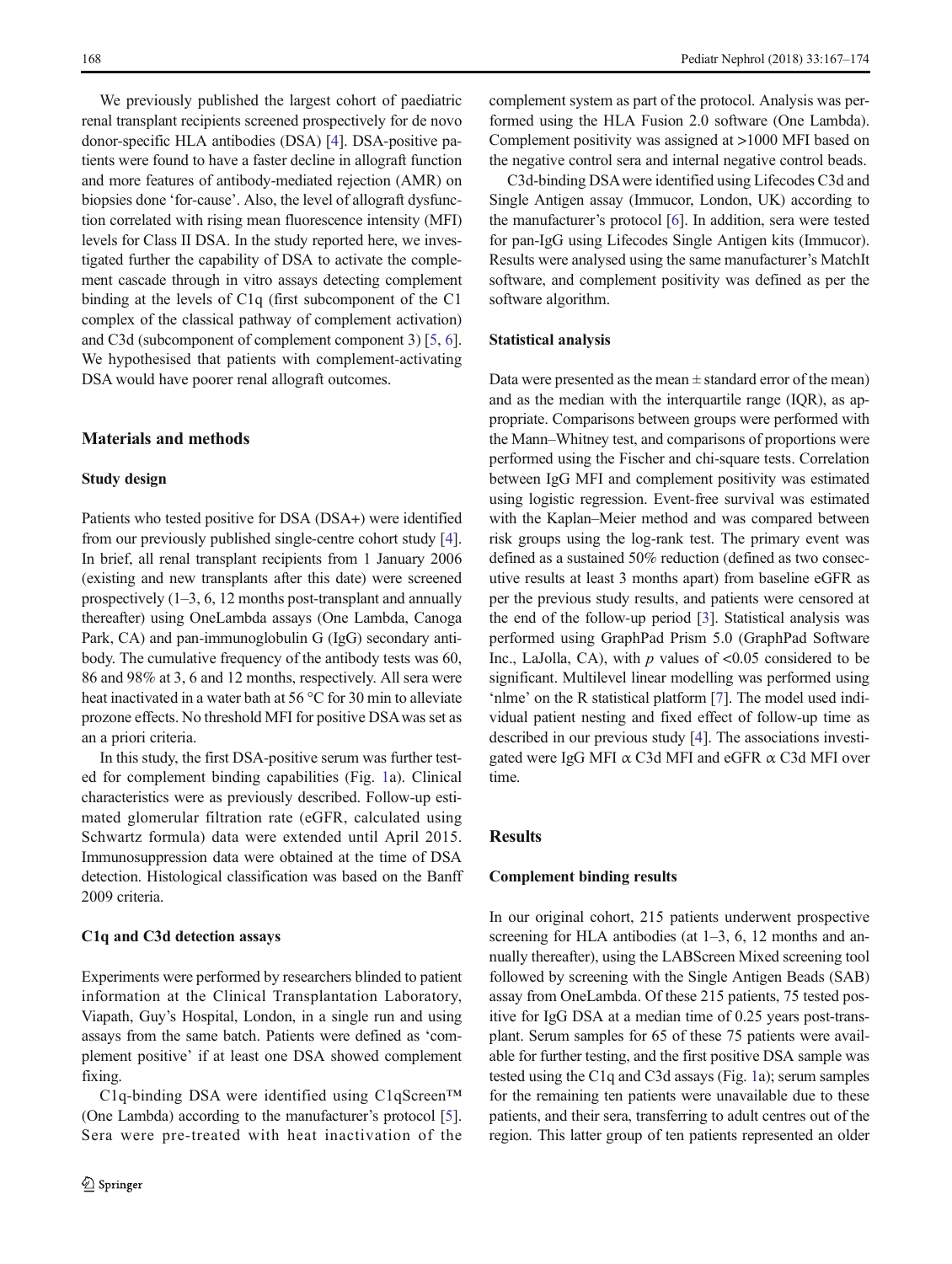<span id="page-2-0"></span>Fig. 1 a Graphical representation of study design. b Venn diagram showing overlap between C1q (first subcomponent of the C1 complex of the classical pathway of complement activation) and C3d (subcomponent of complement component 3 C3) assay. Numbers indicate the number of Class I/Class II patients. HLA human leukocyte antigen, IgG immunoglobulin G, DSA donor-specific antibodies to human leukocyte antigen (HLA)



group (median age of transplant 13.7 years) with more cellular rejection [Electronic Supplementary Material (ESM) Table 1], of whom six met the primary outcome of 50% reduction from baseline eGFR. Using the C1q assay, 32 of the 65 (49%) patients included in the study tested positive for the following DSA: HLA-A  $(n = 5)$ , HLA-B  $(n = 8)$ , HLA-C  $(n = 2)$ , HLA-DQ  $(n = 22)$  and HLA-DR  $(n = 4)$ . Using the C3d assay, 23 of the 65 (35%) patients tested positive for the following DSA: HLA-A  $(n = 3)$ , HLA-B  $(n = 5)$ , HLA-DO  $(n = 14)$  and HLA-DR  $(n = 4)$ . The breakdown of HLA types according to the C1q and C3d assays was similar to that according to the whole DSA+ cohort assay (Table 1). Serum samples tested later posttransplant showed a tendency towards positive complement (C1q+/C3d+) results, although this trend was not statistically significant [Table [2](#page-3-0) (median): 2.6 (C1q+) vs. 0.4 (C1q−) years,  $p = 0.17$ ; 2.3 (C3d+) vs. 0.4 (C3d−) years,  $p = 0.28$ ]. Higher total IgG MFI was observed for patients who had C1q+ DSA compared to those who had C1q− (mean ± SEM  $4968 \pm 1492$  $4968 \pm 1492$  vs.  $3006 \pm 607$ ,  $p < 0.005$ ; Fig. 2) based on the original pan-IgG antibody identification. Nonetheless, there was a large overlap between MFI values and a poor correlation between IgG MFI and C1q results (adjusted  $R^2 = 0.072$ ). Similarly, higher total IgG MFI was observed for patients with C3d+ DSA than for those with C3d– DSA (9483  $\pm$  2289 vs.  $4184 \pm 648$ ,  $p < 0.005$ ) on the original OneLambda pan-IgG antibody identification; however, there was a poor correlation between IgG MFI and the C3d results (adjusted  $R^2 = 0.11$ ).

There was no difference between total IgG MFI in C1q− and C3d− patients, or in C1q+ and C3d+ patients. Therefore, it would appear that IgG MFI is not a significant predictor of DSA complement binding capabilities.

Comparison of the C1q and C3d results revealed that 19 patients were C1q+/C3d+, 13 patients were C1q+/C3d− and four patients were C3d+/C1q− (Fig. 1b). Therefore, a large proportion of patients with positive C1q binding did not show concomitant C3d binding (13/32, 41%). The breakdown of individual DSA classes are as shown in Table 1. There was a better concordance between C1q and C3d binding for Class

Table 1 Human leukocyte antigen types of C1q+ and C3d+ antibodies compared to the overall DSA+ cohort

| HLA group     | $C1q+$    | $C3d+$     | $DSA+$   |  |
|---------------|-----------|------------|----------|--|
|               |           |            |          |  |
| HLA-A         | $5(11\%)$ | $3(12\%)$  | 16(17%)  |  |
| HLA-B         | $8(20\%)$ | 5(19%)     | 21(22%)  |  |
| HLA-C         | 2(5%)     | $\theta$   | 7(8%)    |  |
| HLA-DP        | $\theta$  | $\theta$   | $1(1\%)$ |  |
| HLA-DQ        | 22(54%)   | 14 $(54%)$ | 34 (37%) |  |
| <b>HLA-DR</b> | $4(10\%)$ | 4(15%)     | 14(15%)  |  |

 $p = 0.5$ , Chi-square test

C1q, First subcomponent of the C1 complex of the classical pathway of complement activation; C3d, subcompent of complement component 3 C3; HLA, human leukocyte antigen; IgG, immunoglobulin G; DSA, donor-specific HLA antibodies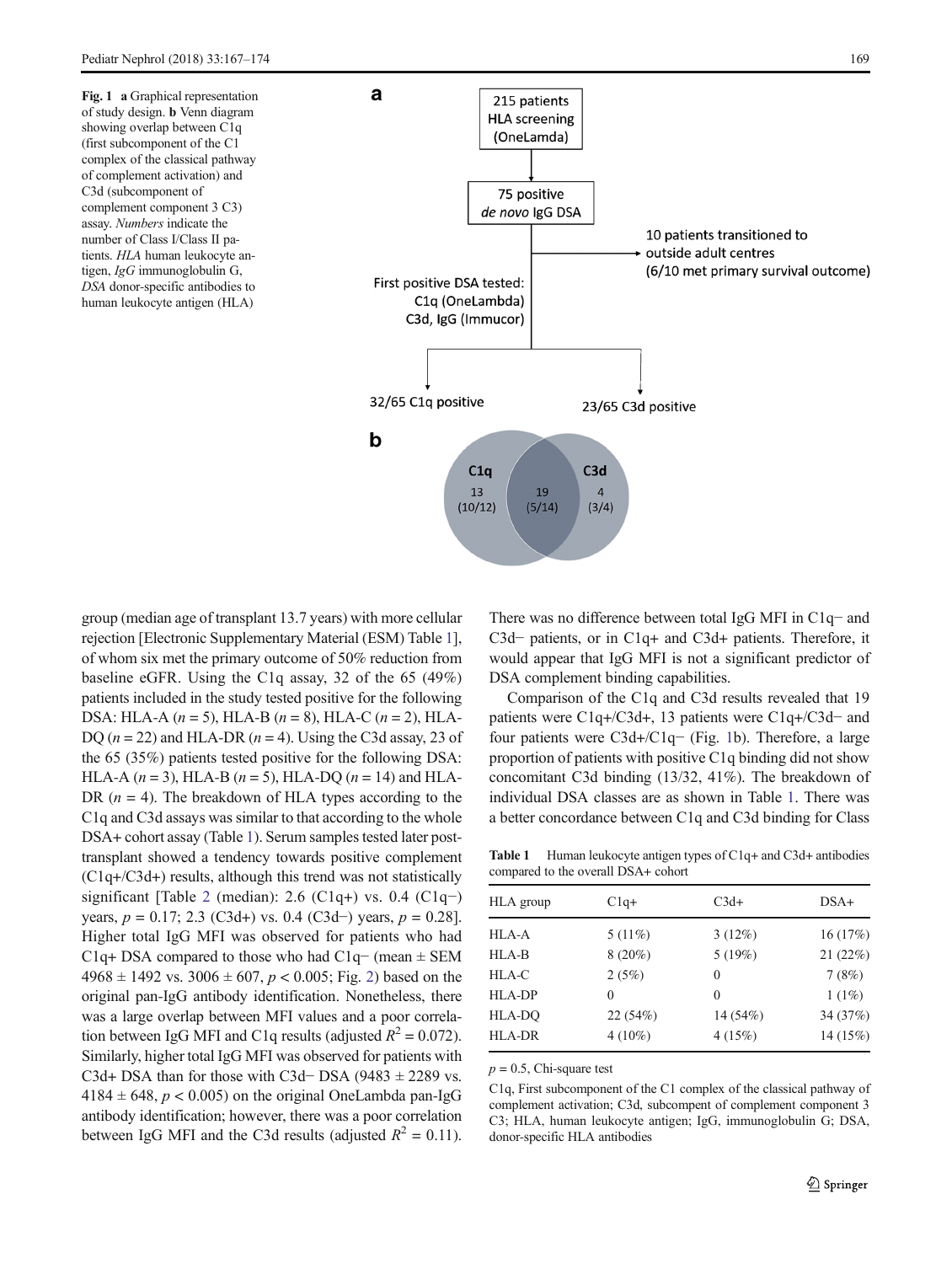<span id="page-3-0"></span>Table 2 Clinical characteristics of patients according to assay results for C1q and C3d

| Clinical characteristics of patients | C1q              |                  | C3d             |                    |
|--------------------------------------|------------------|------------------|-----------------|--------------------|
|                                      | $C1q + (n = 32)$ | $C1q - (n = 33)$ | $C3d+(n=23)$    | $C3d-(n=42)$       |
| Time to first DSA (years)            | $2.6(0.1-4.9)$   | $0.4(0.1-2.1)$   | $2.3(0.1-4.1)$  | $0.4(0.1-3.1)$     |
| Sex, male                            | $21 (66\%)$ **   | $27(82%)$ **     | 15(65%)         | 33 (79%)           |
| Cause of end-stage kidney disease    |                  |                  |                 |                    |
| <b>CAKUT</b>                         | $22(69%)^*$      | $12(36\%)*$      | 15(65%)         | 19(45%)            |
| Glomerulonephritis                   | 3(9%)            | 5(15%)           | 3(13%)          | $5(12\%)$          |
| Others                               | 7(22%)           | 16(48%)          | 5(22%)          | 18(43%)            |
| Mismatches                           | $2(2-3)$         | $2(2-3)$         | $2(2-3)$        | $2(2-3)$           |
| Age of transplant (years)            | $7.2(4.7-10.5)$  | $11.1(5.6-13.9)$ | $7.3(5.1-10.1)$ | $10.3(5.2 - 13.8)$ |
| Donor type LD                        | 20(63%)          | 17(52%)          | 14 $(61\%)$     | 23(55%)            |
| Medication:                          |                  |                  |                 |                    |
| Pred/Aza/Tac                         | 7(24%)           | 11 $(35%)$       | $3(18%)$ *      | $15(35%)$ *        |
| Pred/Tac/MMF                         | 5(17%)           | 4(13%)           | $4(24%)$ *      | $5(12\%)^*$        |
| Pred/MMF                             | 8(28%)           | 5(26%)           | $6(35%)$ *      | $7(16%)$ *         |
| Pred/Tac                             | 6(21%)           | 10(32%)          | $2(12\%)^*$     | $14(33%)$ *        |
| Tac/MMF                              | 1(3%)            | 1(3%)            | $\Omega$        | 2(5%)              |
| Tac                                  | 1(3%)            |                  | 1(5%)           |                    |
| <b>MMF</b>                           | 1(3%)            |                  | 1(5%)           |                    |

\*, \*\* Significantly different at: \* $p < 0.05$ , \*\* $p < 0.005$ . Results are not significantly different unless otherwise stated

Results in table are presented at the median with the interquartile range (IQR) in parenthesis or as the frequency (number) with the percentage in parenthesis, as appropriate

CAKUT, Congenital anomalies of the kidney and urinary tract; LD, living donor;; Pred, prednisolone; Aza, azathioprine; Tac, tacrolimus; MMF, mycophenolate mofetil

II DSA. As the single antigen beads differ due the different manufacturers of the C1q and C3d assays, all sera were retested for DSA IgG binding using the SAB assay from the C3d manufacturer in order to confirm antibody detection and to rule out the detection of potential false positives due to the differing manufacturing methods between the kits. For C1q+/C3d− patients, 17/22 (77%) DSA IgG specificities were detected using



Fig. 2 Corresponding IgG mean fluorescence intensity (MFI) values according to the complement binding results. Horizontal bars represents groups compared. ns Not significant

the assays of both manufacturers. For C1q−/C3d+ patients, 3/7 (43%) DSA IgG specificities were detected using the assays of both manufacturers. Of note, there were no samples which were positive for complement binding and negative for DSA IgG detection, suggesting that no non-IgG DSA were detected.

# Clinical characteristics

The clinical characteristics of patients grouped according to complement binding are shown in Table [1.](#page-2-0) There were no differences in age at transplantation, donor type and number of mismatches. In terms of C1q, there were more boys and fewer congenital anomalies of the kidney and urinary tract (CAKUT) in the C1q− group than in the C1q+ group. In terms of immunosuppression at the time of DSA detection, roughly half of patients were on dual therapy consisting of prednisolone and either tacrolimus or mycophenolate mofetil (MMF). Patients were switched to MMF to minimise calcineurin inhibitor toxicity, which is in line with standard clinical practice at that time [\[8](#page-6-0), [9](#page-6-0)]. Taking into consideration the small numbers in the different groups, the differences in medications were statistically significant in the patients tested for C3d. C3d+ patients were more likely to be on MMF than on tacrolimus when on dual therapy [6/8 (75%) C3d+ vs. 7/21 (33%) C3d−;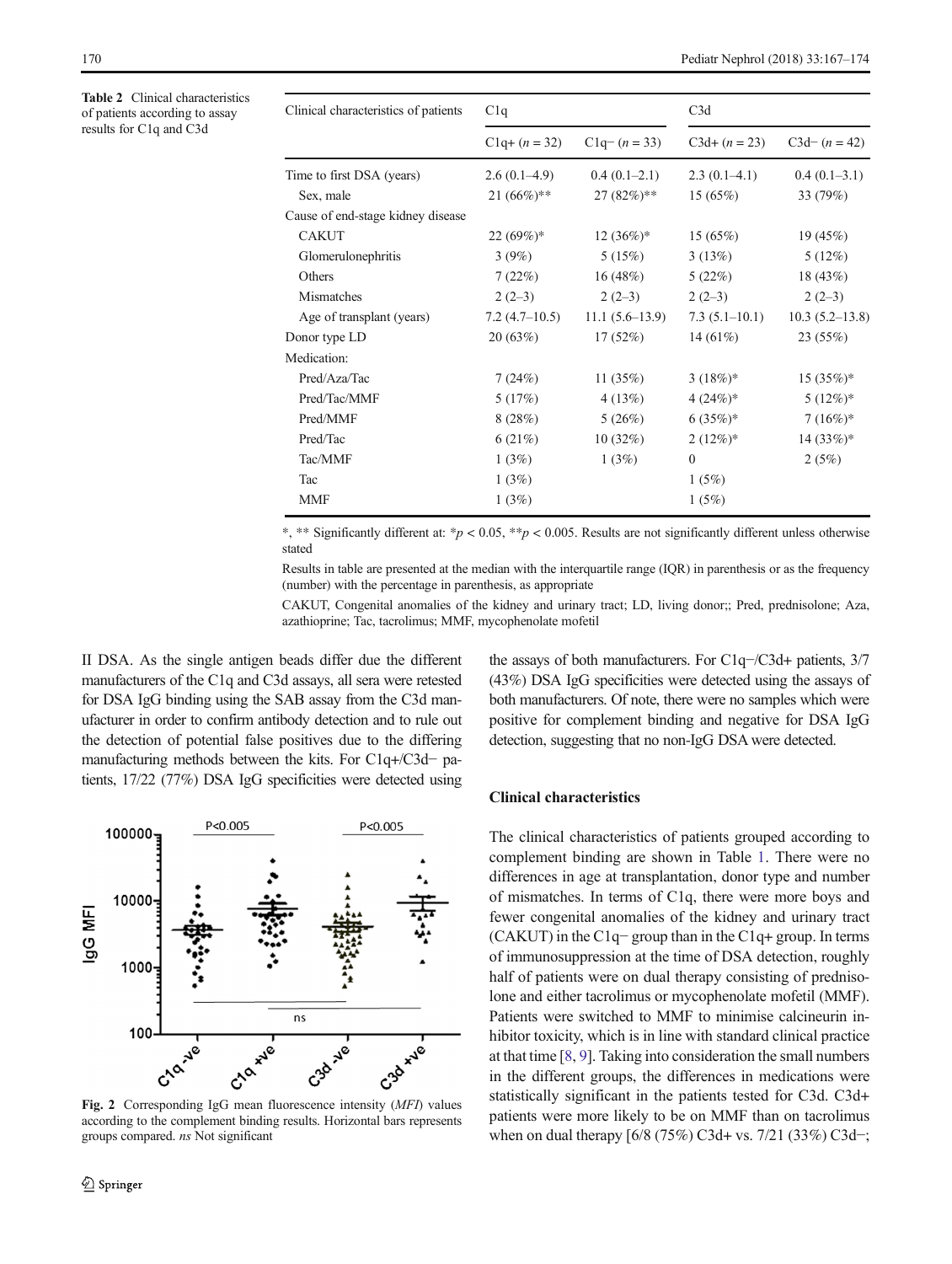$p < 0.05$ . The proportion of patients on azathioprine was higher in the C3d− group than in the C3d+ group, compared to MMF for patients on triple therapy [3/7 (48%) C3d+ vs. 15/ 20 (75%) C3d−; p < 0.05].

#### Clinical outcomes

The primary outcome was a 50% reduction in eGFR, which was used as a surrogate marker of long-term renal allograft survival (Fig. 3). Patients who were DSA− from the previous study were used in the present study for comparative purposes. There was no difference in eGFR decline between C1q+ and C1q− patients [median time to primary event 5.9 vs. 6.4 years, respectively;  $p = 0.58$ ; hazards ratio (HR) 0.74; 95% confidence interval (CI) 0.30–1.81]. On the other hand, C3d+ patients had a significantly faster eGFR decline than C3d– patients (5.6 vs. 6.5 years,  $p = 0.04$ ; HR 0.38; 95% CI 0.15–0.97). Combining the C1q and C3d results did not improve the significance of the complement binding assays (C1q+/C3d+ vs. C1q−/C3d−: 5.2 vs. 6.6 years respectively,  $p = 0.09$ ; HR 0.42; 95% CI 0.15–1.14) (ESM Fig. 1). Counterintuitively, single binding of only either C1q or C3d (C1q+/ C3d− and C1q−/C3d+) did not adversely affect renal allograft function.

Histology findings based on complement binding results are shown in Table [3](#page-5-0). C1q+ patients were associated with increased episodes of tubulitis  $[0.75 \pm 0.18 \text{ (C1q+)} \text{ vs.}$  $0.25 \pm 0.08$  (C1q−) episodes per patient;  $p < 0.05$ ]. Patients who were positive for complement binding showed a higher proportion of C4d binding on biopsies, which reached statistical significance for the C3d results [48% (C3d+) vs. 20% (C3d−);  $p < 0.05$ ). There was no difference in AMR (composite of glomerulitis, pericapillaritis and glomerular double contouring) or presence of CD20 aggregates.

## Longitudinal analysis

Based on the better correlation with outcome obtained with the C3d assay, testing for C3d was extended to all DSA+ sera. Of the 65 patients enrolled in the study, 33 had multiple DSA+ sera available for testing (median 3, IQR 3–4 sera per patient). Ten patients remained C3d−; four patients converted from negative to positive; 12 patients were C3d+ throughout; four patients were intermittently positive; three patients were positive at the start, then became negative. The latter three patients had low C3d MFI of 1979 (HLA-B), 1750 (HLA-DR) and 1386 (HLA-DQ). Four patients received intravenous rituximab—three for chronic AMR and one for post-transplant lymphoproliferative disorder. C3d remained positive in three patients who received intravenous rituximab; the remaining patient had low C3d+ DSA (MFI 1386) which became negative after receiving an intravenous infusion of rituximab and increasing immunosuppression to prednisolone, tacrolimus



Fig. 3 Time to event (defined as a 50% reduction from baseline estimated glomerular filtration rate (eGFR) according to DSA−, DSA+/ C1q− and DSA+/C1q+ (a) and DSA−, DSA+/C3d− and DSA+/C3d− (b)

and MMF. Over time, the increase in C3d MFI correlated with increasing IgG MFI (co-efficient 1.5,  $\pm$ 1.1 units;  $p < 0.0001$ ). There was no correlation between eGFR and C3d MFI  $(1.0 \pm 1.5 \text{ ml/min}/1.73 \text{ m}^2; p = 0.9)$ .

## **Discussion**

We investigated the utility of complement binding assays to further stratify DSA+ patients at risk of worse renal allograft outcomes. In vitro, a larger proportion of DSA fixed C1q compared to C3d (49 vs. 35%). Complement positivity correlated poorly with IgG MFI, and a clear threshold could not be defined. C1q+ DSA were associated with a higher risk of tubulitis, but the long-term renal allograft function of these patients was not significantly different to those with C1q− DSA. C3d+ DSA were associated with more C4d staining on 'for-cause' biopsies and significantly worse renal allograft function.

We hypothesised that patients producing complementfixing DSA would have a worse allograft outcome because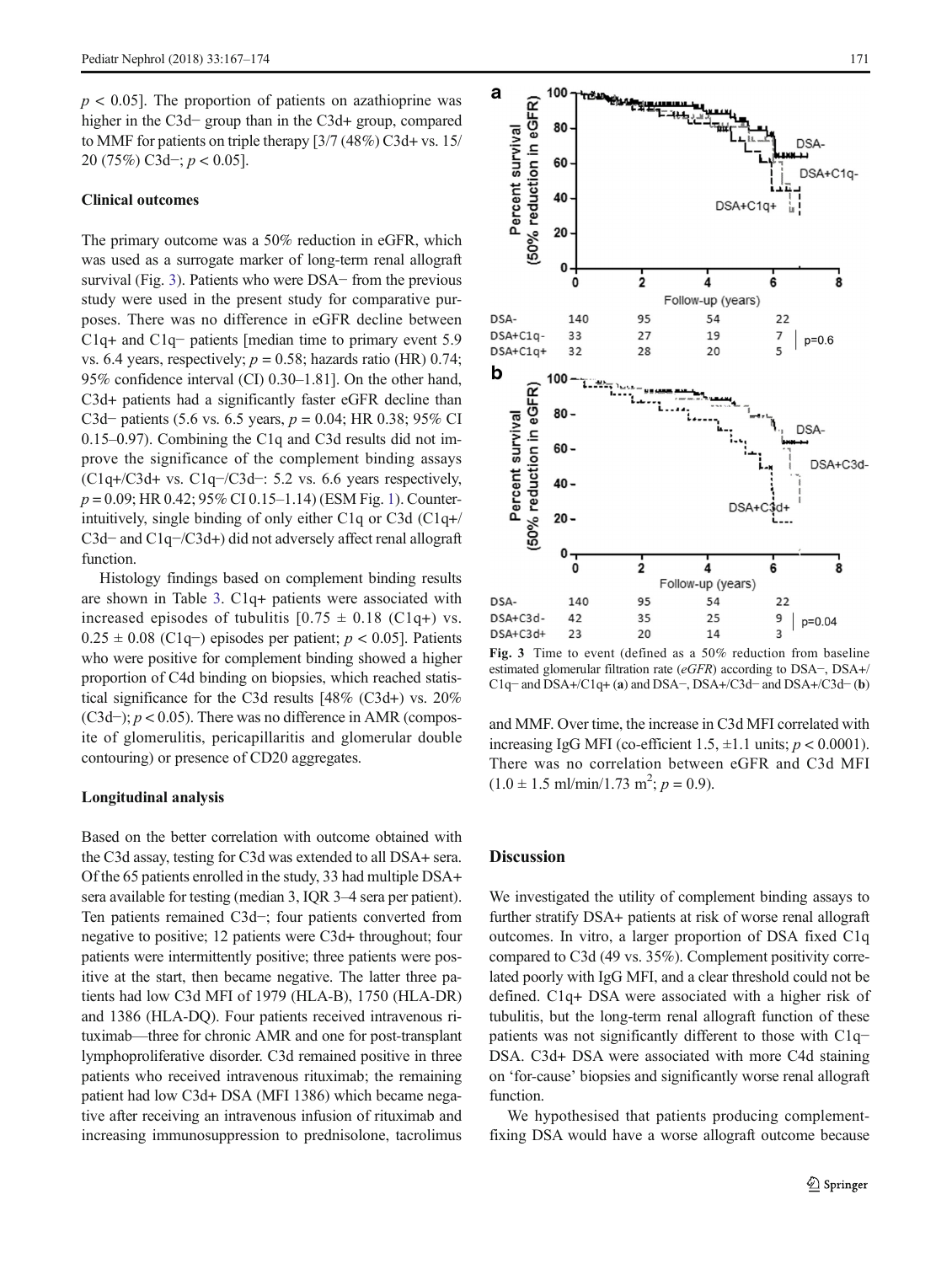<span id="page-5-0"></span>Table 3 Histological findings based on complement binding results

| Histological findings | C1q               |                  | C3d             |                 |
|-----------------------|-------------------|------------------|-----------------|-----------------|
|                       | $C1q + (n = 32)$  | $C1q - (n = 33)$ | $C3d+(n=23)$    | $C3d-(n=42)$    |
| Tubulitis             | $0.75 \pm 0.18^*$ | $0.25 \pm 0.08*$ | $0.65 \pm 0.22$ | $0.42 \pm 0.22$ |
| Vasculitis            | $0*$              | $0.18 \pm 0.09*$ | $0.1 \pm 0.07$  | $0.16 \pm 0.07$ |
| C <sub>4</sub> d      | 13(39%)           | 6(19%)           | $10(48%)$ *     | $9(20\%)^*$     |
| <b>AMR</b>            | 8(24%)            | 3(9%)            | 5(24%)          | 6(14%)          |
| CD20                  | $10(30\%)$        | 9(28%)           | 7(33%)          | 12(27%)         |

\*Significantly different at  $p < 0.05$ . Results are not significantly different unless otherwise stated

Results in the table are shown as the mean number of episodes per patient ± standard error of the mean or as a number (frequency) with the percentage in parenthesis

AMR, Antibody-mediated rejection

of the implication that in vivo, binding to the allograft endothelium would enable recruitment of additional immune activation pathways through activation of the complement cascade. The ability of antibody to activate the complement cascade depends on the IgG subtype and corresponding Fc portion [\[10](#page-6-0)], in addition to the target antigen density and proximity of multiple target HLA molecules to allow cross-linking and subsequent binding of C1q [\[10\]](#page-6-0). This in turn triggers the classical complement pathway through a series of regulated intermediate steps, leading to the formation of C4bC2b, which catalyses the breakdown of C3 into its active components [\[11\]](#page-6-0). C3 is the converging point of three complement pathways, ultimately leading to the generation of C5b-9, the membrane attack complex (MAC) and cell lysis. The breakdown products of C4b and C3 include C4d and C3d, respectively, which covalently bind to cell membranes [\[11](#page-6-0)]. Therefore, in vitro tests have been designed to probe the complement binding capabilities of DSA at the check-points C1q, C4d and C3d [[12](#page-6-0)]. Fixing of C1q is a pre-requisite for initiation of the complement cascade. C3d itself is dissociated from IgG, i.e. C3d is not bound to antibody but rather is attached to cell membranes or complement receptors. Interestingly, we showed that 41% of antibodies positive for C1q binding do not concomitantly fix C3d, despite agreement between the pan-IgG kits. Whether this is a specific difference in functional characteristics of the antibody detected, a reflection of antibody titre or a difference inherent in the assays needs addressing in the future.

This study focused on DSA+ patients initially identified using the pan-IgG LABScreen SAB. We therefore cannot rule out patients who might have tested DSA IgG+ using the alternative Immucor SAB assay. However, our laboratory experience and a review of the literature suggests agreement rates of 90% [[13](#page-7-0)]. In our subset of C1q−/C3d+ patients, there was only 50% agreement between kits, i.e. additional IgG+ patients were identified on the Immucor SAB. However, longterm renal allograft function was not worse. Therefore, the discrepancy in results could be due to kit-related factors, such as the presence of denatured HLA antigen or the detection of potentially non-significant antibody [[14\]](#page-7-0). In addition, complement-binding DSA tended to be detected later posttransplant, in agreement with previous studies showing that patients with early onset DSA and AMR had better responses to treatment and favourable clinical outcomes [[15](#page-7-0)–[17](#page-7-0)].

This study is limited by its retrospective nature and by the relatively small number of patients, which precluded further multi-variable survival analysis. In addition, rejection and reduced allograft function was more prevalent among the group of patients for whom sera were unavailable for testing, whom we hypothesised would have complement-binding DSA. With these caveats, our data do suggest an association between C1q+ DSA and increased episodes of acute tubulitis. This was also reported by Lefaucheur et al. using a nonsupervised principal component analysis examining IgG subclasses and C1q [\[18\]](#page-7-0). C4d staining in vivo correlated with C3d testing in vitro which is downstream of C4 in the complement cascade. In vivo C3d staining has rarely been reported in the literature. One histological study of biopsies during acute allograft rejection showed C3d peritubular capillary staining in 30% of samples and increased renal allograft loss in the C3d+ patients [\[19](#page-7-0)]. MAC deposition has been shown in patients with HLA incompatible transplants, but its role in nonsensitised de novo AMR has not been studied [\[20](#page-7-0)]. MAC deposition results in cell lysis, although sublytic concentrations also can induce pro-inflammatory changes in glomerular cells and endothelial mesenchymal transition of tubular cells [\[21](#page-7-0), [22\]](#page-7-0).

The results of our study are in concordance with those of a recently published study in paediatric renal transplant recipients that also concomitantly assessed C1q and C3d binding [\[23](#page-7-0)]. Both studies showed a lower proportion of C3d binding and better prognostic predictability with the C3d assay. Comoli et al. also showed that patients could progress from C1q−/C3d− to C1q+/C3d+ and from C1q+/C3d− to C1q+/ C3d+. Some patients were intermittently positive for complement binding associated with a low MFI of <2000 [[23\]](#page-7-0). The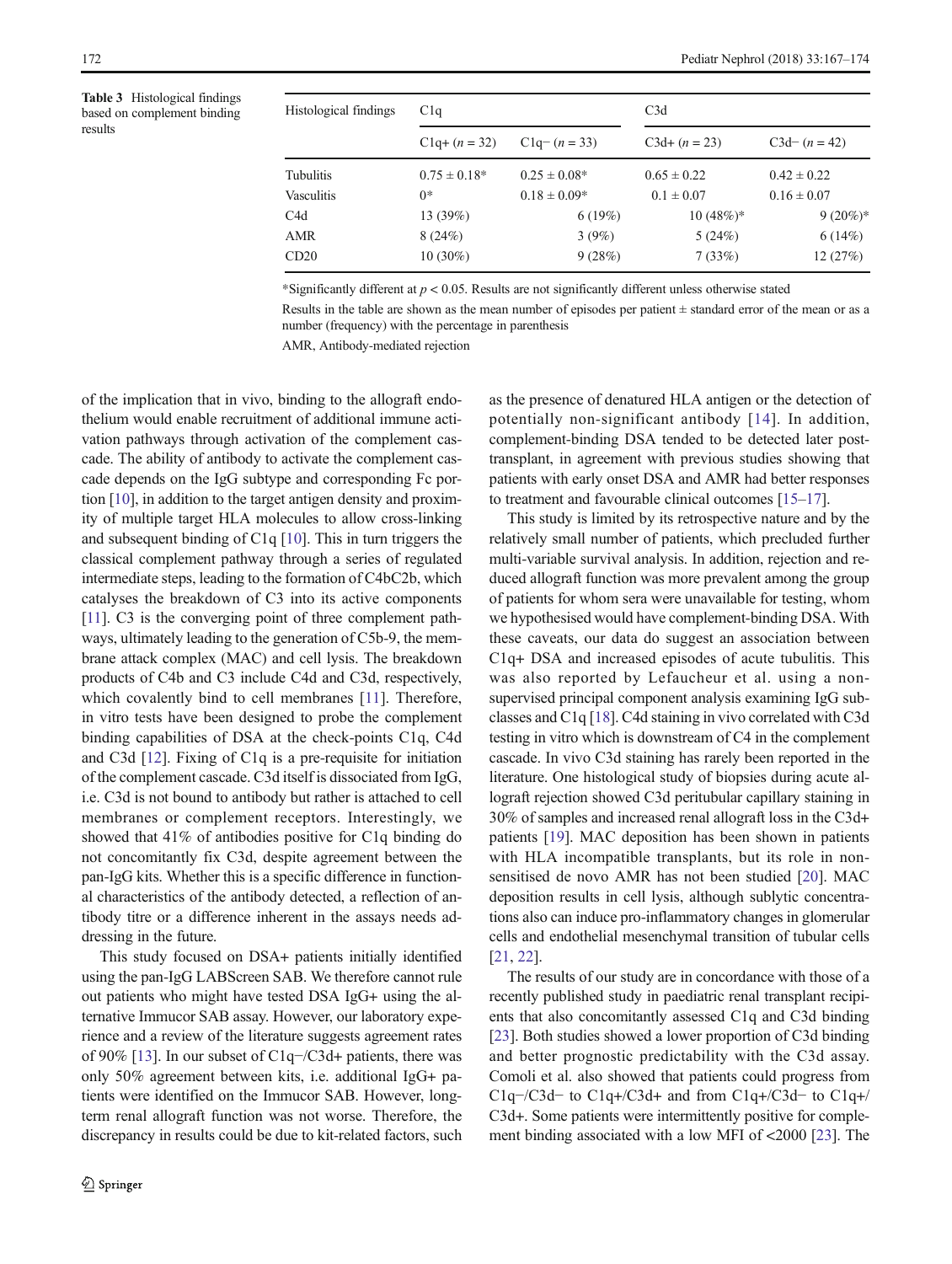<span id="page-6-0"></span>current studies highlight the complexities of assessing DSA. MFI has often been used in studies as a quantitative measure of DSA although there is significant inter-assay variability and the assay is not licenced clinically as a quantitative measure [\[13\]](#page-7-0). It is also subject to the prozone effect which can give an artificially low MFI [\[24](#page-7-0)]. This can be overcome by dilutional titering. although this adds additional time and cost factors. In addition, studies have shown an association between C1q binding, IgG subtypes and IgG MFI, thus limiting the extra information obtainable in performing all three assays [\[25\]](#page-7-0). In our study, sera were obtained prospectively as per guidelines regardless of renal allograft function; as compared to studies which were done at the time of graft dysfunction and biopsy 'for cause' [6, [26](#page-7-0)]. In addition, our patients had low pretransplant HLA antibody sensitisation rates which are not comparable to those of adult studies which include highlysensitised and HLA-incompatible transplants [4, 5, [17](#page-7-0)]. We showed that the C3d assay potentially further stratified patients at the highest risk of renal allograft failure. This is independent of IgG MFI as the correlation between C3d and IgG MFI was poor (adjusted  $R^2$  0.11), with a significant overlap of C3d+ and C3d– patients in the moderate MFI range of between 1000 and 8000. Nonetheless, the results would be strengthened by being validated in a prospective study.

In conclusion, our study adds to the evidence of the potential importance of determining complement binding capabilities when testing for de novo DSA. Of the DSA we detected 49% could bind C1q, and its presence was associated with an increased proportion of 'for-cause' biopsies showing acute tubulitis, but not with worse long-term outcome. 35% of the DSA fixed C3d, and these DSA were associated with an increased proportion of 'for-cause' biopsies demonstrating positive C4d histological staining and significantly worse longterm renal allograft dysfunction. With the increasing financial pressures on healthcare provision, along with the significant costs of performing these tests, we believe these data may aid the decision-making behind the choice of tests used for posttransplant DSA monitoring.

#### Compliance with ethical standards

Authorship JJK, OS, NJS, NM, AD, RV and SDM designed the study. JJK, OS, CM and RB collected the data and performed the experiments. JJK, OS, GM and RV analysed the data. JJK, OS, AD, RV and SDM wrote the paper. All authors reviewed the paper. The results presented in this paper have not been published previously in whole or part, except in abstract form.

Funding This study was funded in part by Kids Kidney Research. The authors also acknowledge financial support from the Department of Health via the National Institute for Health Research (NIHR) comprehensive Biomedical Research Centre award to Great Ormond Street Hospital for Children NHS Foundation Trust (NJS, SDM); and Guy's & St Thomas' NHS Foundation Trust in partnership with King's College London and King's College Hospital NHS Foundation Trust (JJK, NM, AD).

Ethical approval Ethical approval for this study was obtained from the University College London Institute of Child Health and Great Ormond Street Hospital for Children NHS Trust Research Ethics Committee.

Conflict of interest The authors declare no conflicts of interest.

Open Access This article is distributed under the terms of the Creative Commons Attribution 4.0 International License (http:// creativecommons.org/licenses/by/4.0/), which permits unrestricted use, distribution, and reproduction in any medium, provided you give appropriate credit to the original author(s) and the source, provide a link to the Creative Commons license, and indicate if changes were made.

# References

- 1. Rees L, Kim JJ (2014) HLA sensitisation: can it be prevented? Pediatr Nephrol 30:577–587
- 2. Dharnidharka VR, Fiorina P, Harmon WE (2014) Kidney transplantation in children. N Engl J Med 371:549–558
- 3. Kim JJ, Marks SD (2014) Long-term outcomes in paediatric solid organ transplantation. Clinics 69:28–38
- 4. Kim JJ, Balasubramanian R, Michaelides G, Wittenhagen P, Sebire NJ, Mamode N, Shaw O, Vaughan R, Marks SD (2014) The clinical spectrum of de novo donor-specific antibodies in pediatric renal transplant recipients. Am J Transplant 14:2350–2358
- 5. Loupy A, Lefaucheur C, Vernerey D, Prugger C, van Huyen JP, Mooney N, Suberbielle C, Fremeaux-Bacchi V, Mejean A, Desgrandchamps F, Anglicheau D, Nochy D, Charron D, Empana JP, Delahousse M, Legendre C, Glotz D, Hill GS, Zeevi A, Jouven X (2013) Complement-binding anti-HLA antibodies and kidneyallograft survival. N Engl J Med 369:1215–1226
- 6. Sicard A, Ducreux S, Rabeyrin M, Couzi L, McGregor B, Badet L, Scoazec JY, Bachelet T, Lepreux S, Visentin J, Merville P, Fremeaux-Bacchi V, Morelon E, Taupin JL, Dubois V, Thaunat O (2014) Detection of C3d−binding donor-specific anti-HLA antibodies at diagnosis of humoral rejection predicts renal graft loss. J Am Soc Nephrol 26:457–467
- 7. Jose Pinheiro DB, DebRoy S, Sarkar D, R Development Core Team (2013) Nlme: linear and nonlinear mixed effects models. R Package Version 3:1–131. [https://CRAN.R-project.org/package=nlme](https://cran.r-project.org/package=nlme)
- 8. Dudley C, Pohanka E, Riad H, Dedochova J, Wijngaard P, Sutter C, HTJ S, Group obotMMCCS (2005) Mycophenolate Mofetil substitution for cyclosporine a in renal transplant recipients with chronic progressive allograft dysfunction: the "creeping creatinine" study. Transplantation 79:466–475
- 9. Krischock L, Gullett A, Bockenhauer D, Rees L, Trompeter RS, Marks SD (2009) Calcineurin-inhibitor free immunosuppression with mycophenolate mofetil and corticosteroids in paediatric renal transplantation improves renal allograft function without increasing acute rejection. Pediatr Transplant 13:475–481
- 10. Thomas KA, Valenzuela NM, Reed EF (2015) The perfect storm: HLA antibodies, complement, FcγRs, and endothelium in transplant rejection. Trends Mol Med 21:319–329
- 11. Cravedi P, Heeger PS (2014) Complement as a multifaceted modulator of kidney transplant injury. J Clin Invest 124:2348–2354
- 12. Lachmann N, Todorova K, Schulze H, Schonemann C (2013) Systematic comparison of four cell- and Luminex-based methods for assessment of complement-activating HLA antibodies. Transplantation 95:694–700